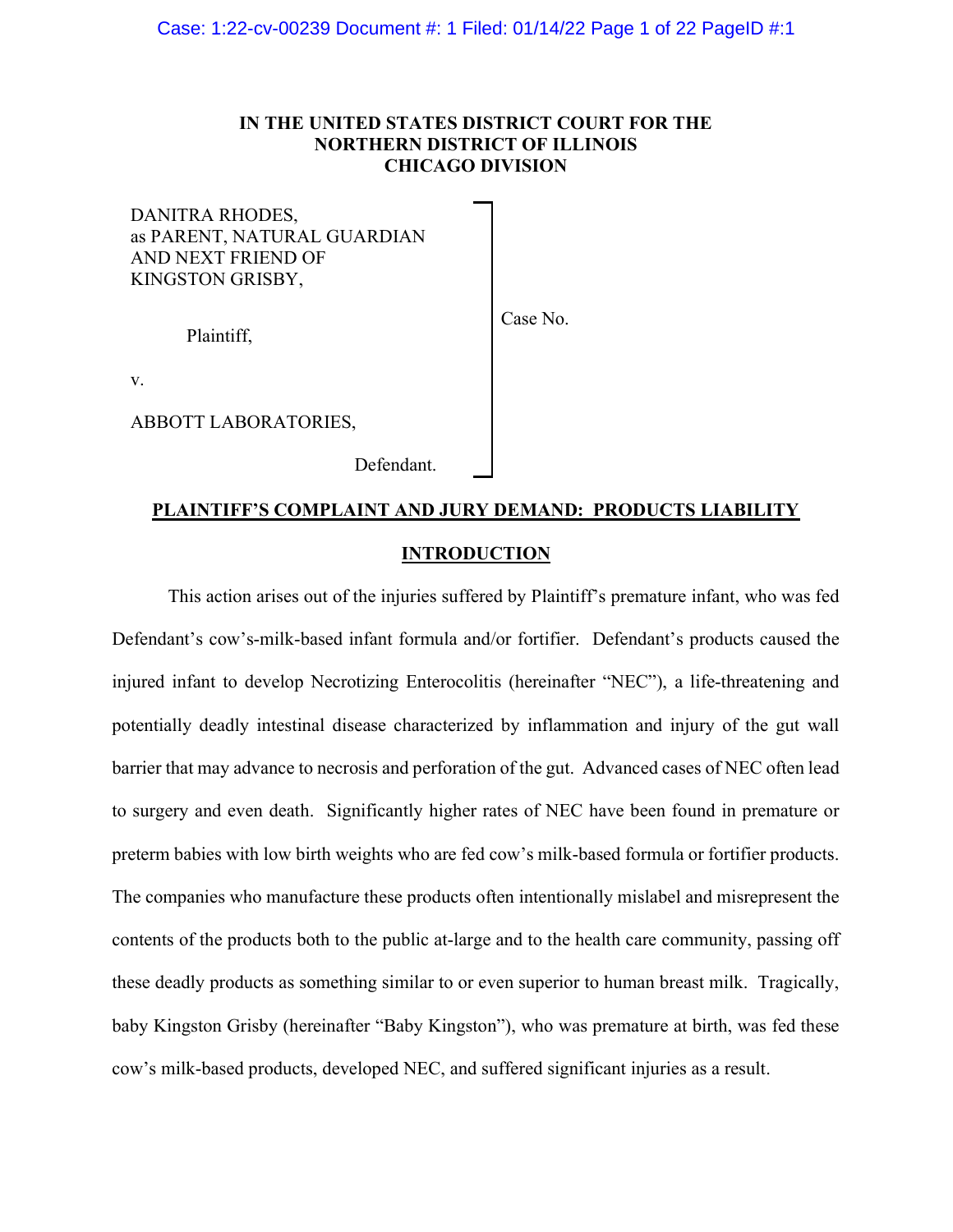#### Case: 1:22-cv-00239 Document #: 1 Filed: 01/14/22 Page 2 of 22 PageID #:2

 Plaintiff, DaNitra Rhodes, as Parent, Natural Parent, and Next Friend of Baby Kingston, brings this cause of action against Defendant for claims arising from the direct and proximate result of Defendant's negligent, willful, and wrongful conduct in connection with the design, development, manufacture, testing, packaging, promoting, marketing, distribution, labeling, failure to warn, and/or sale of the Defendant's cow's milk-based products (hereinafter "Cow's milk-based Formula," "Cow's milk-based Fortifier," or collectively "Cow's Milk-Based Products").

#### GENERAL ALLEGATIONS

 Plaintiff, DaNitra Rhodes, as Parent, Natural Parent, and Next Friend of Baby Kingston, (hereinafter "Plaintiff"), by and through the undersigned counsel, brings this Complaint against Defendant, Abbott Laboratories; and upon information and belief and based upon the investigation of counsel to date, would set forth as grounds the following:

#### JURISDICTION AND VENUE

1. This is an action for damages which exceeds the sum of 75,000.00, exclusive of costs, interest, and attorneys' fees.

2. This Court has jurisdiction over this case pursuant to 28 U.S.C. §1332, as complete diversity exists between Plaintiff and the Defendant, and the matter in controversy, exclusive of interest and costs, exceeds the sum or value of \$75,000.00.

3. This Court has personal jurisdiction over Defendant because Defendant resides in this District and is incorporated under the laws of Illinois and is authorized to conduct business and does conduct business in the State of Illinois. Defendant has marketed, promoted, distributed, and/or sold its Cow's Milk-Based Products in the States of Illinois and Texas, and Defendant has sufficient minimum contacts with this state and/or sufficiently avails itself of the markets in the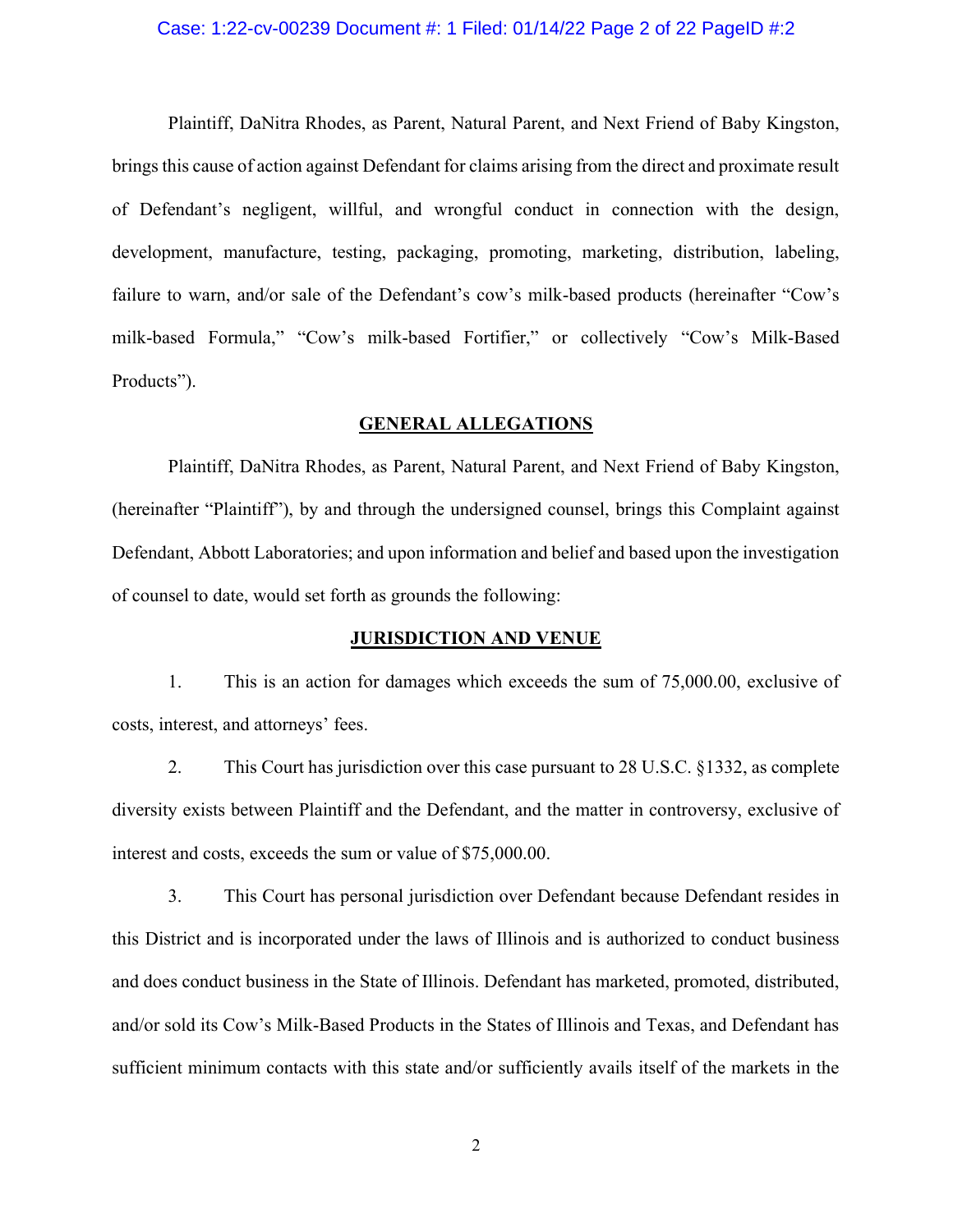#### Case: 1:22-cv-00239 Document #: 1 Filed: 01/14/22 Page 3 of 22 PageID #:3

state through its promotion, sales, distribution, and marketing within this state to render exercise of jurisdiction by this Court permissible.

4. Venue of this action is proper in this Court pursuant to 28 U.S.C. §§1391 (a) and (b) because a substantial part of the events or omissions giving rise to Plaintiff's claims occurred in this judicial district. Venue is also proper under 18 U.S.C. §1965 (a) because Defendant transacts substantial business in this District.

#### **PLAINTIFF**

5. Baby Kingston was born prematurely at Methodist Dallas Medical Center in Dallas, Texas on April 19, 2015. Upon information and belief, Baby Kingston developed NEC after being fed Abbott's Similac Cow's Milk-Based Products while in the NICU at Methodist Dallas Medical Center in Dallas, Texas. At all times material hereto, Baby Kingston was domiciled in and was a citizen of State of Texas.

6. Plaintiff, DaNitra Rhodes, the mother of Baby Kingston, (hereinafter "Baby Kingston's Mother"), domiciled in and is a citizen of State of Texas, and resides in Desoto in Dallas County, Texas. Baby Kingston's Mother brings this action against Defendant to recover for Baby Kingston's injuries, which are the direct and proximate result of consumption of Defendant's unreasonably dangerous cow's milk-based products.

#### **DEFENDANT**

7. Defendant, Abbott Laboratories ("Abbott") was at all times material hereto and is now a corporation duly organized, incorporated, and existing under the laws of the State of Illinois with its principal place of business and headquarters in the State of Illinois and is thus a resident, citizen and domiciliary of Illinois. Abbott manufactures, designs, formulates, prepares, tests, provides instructions for, markets, labels, packages, sells, and/or places into the stream of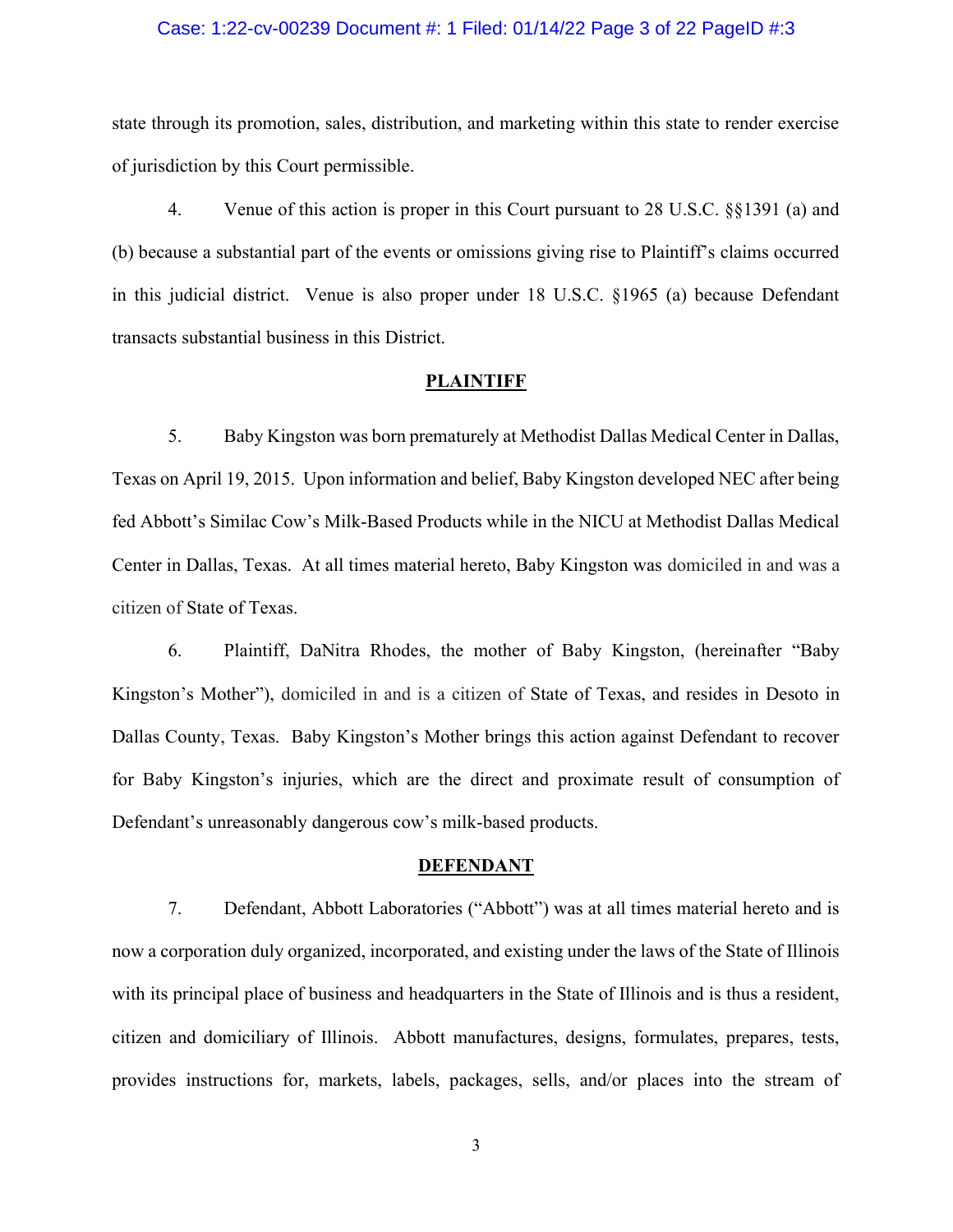#### Case: 1:22-cv-00239 Document #: 1 Filed: 01/14/22 Page 4 of 22 PageID #:4

commerce in all fifty states premature infant formula and premature infant milk fortifier under the Similac brand name, including Similac Human Milk Fortifier and Similac NeoSure.

8. Defendant Abbott advertises that it provides the "#1 Formula Brand, Backed by Science" and claims to have "over 90 years of innovations" in infant formula.

# FACTUAL ALLEGATIONS

#### The Science and Scope of the Problem

9. According to the World Health Organization ("WHO"), babies born prematurely, or "preterm," are defined as being born alive before 37 weeks of pregnancy are completed, like Baby Kingston. The WHO estimates that approximately 15 million babies are born preterm every year and that this number is rising.

10. Nutrition for preterm babies, especially those who have a very low birth weight (under 1500 grams) or extremely low birth weight (under 1000 grams) like Baby Kingston, is significantly important. Since the United States ranks in the top ten countries in the world with the greatest number of preterm births, the market of infant formula and fortifiers is particularly vibrant.

11. Science and research have advanced in recent years confirming strong links between cow's milk-based products and NEC causing and/or substantially contributing to death in preterm and severely preterm, low-weight infants, along with many other health complications and long-term risks to these babies. Additionally, advances in science have created alternative fortifiers that are derived from human milk and non-cow's milk-based products; however, the manufacturers of the Cow's Milk-Based Products continue to promote and sell the Cow's Milk-Based versions.

12. As far back as 1990, a prospective, multicenter study on 926 preterm infants found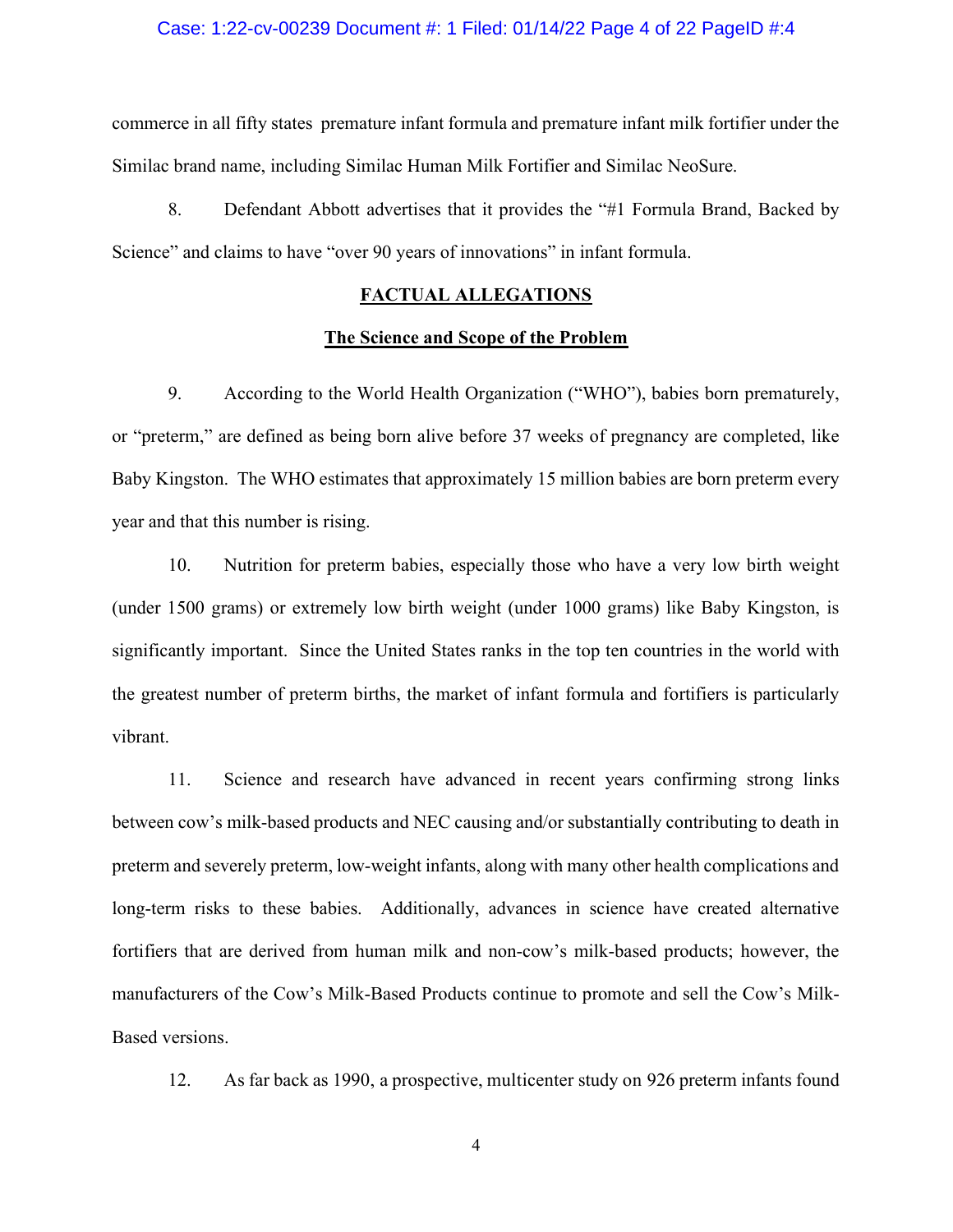#### Case: 1:22-cv-00239 Document #: 1 Filed: 01/14/22 Page 5 of 22 PageID #:5

that NEC was six to ten times more common in exclusively formula-fed babies than in those fed breast milk alone and three times more common than in those who received formula plus breast milk. The study also found that NEC was rare in babies born at more than 30 weeks gestation whose diet included breast milk but was 20 times more common in those fed cow's milk-based formula only. A. Lucas, T. Cole, Breast Milk and Neonatal Necrotizing Enterocolitis, LANCET, 336: 1519-1523 (1990) (emphasis added).

13. A study published in 2009 evaluated the health benefits of an exclusively human milk-based diet as compared to a diet with both human milk and cow's milk-based products in extremely premature infants. The results show that preterm babies fed an exclusively human milkbased diet were **90% less likely** to develop surgical NEC as compared to a diet that included some cow's milk-based products. S. Sullivan, et al, An Exclusively Human Milk-Based Diet Is Associated with a Lower Rate of Necrotizing Enterocolitis than a Diet of Human Milk and Bovine Milk-Based Products, JOURNAL OF PEDIATRICS, 156: 562-7 (2010) (emphasis added).

14. In 2011, the U.S. Surgeon General published a report titled, "The Surgeon General's Call to Action to Support Breastfeeding." In it, the Surgeon General warned that "for vulnerable premature infants, formula feeding is associated with higher rates of necrotizing enterocolitis (NEC)." U.S. Dep't of Health & Human Serv., Off. of Surgeon Gen., "The Surgeon General's Call to Action to Support Breastfeeding," p.1, (2011) (emphasis added). This same report stated that premature infants who are not breast-fed are 138% more likely to develop NEC. Id.

15. In 2012, the American Academy of Pediatrics issued a policy statement that all premature infants should be fed an exclusive human milk diet because of the risk of NEC associated with the consumption of Cow's Milk-Based Products. The Academy stated that "[t]he potent benefits of human milk are such that all preterm infants should receive human milk... If the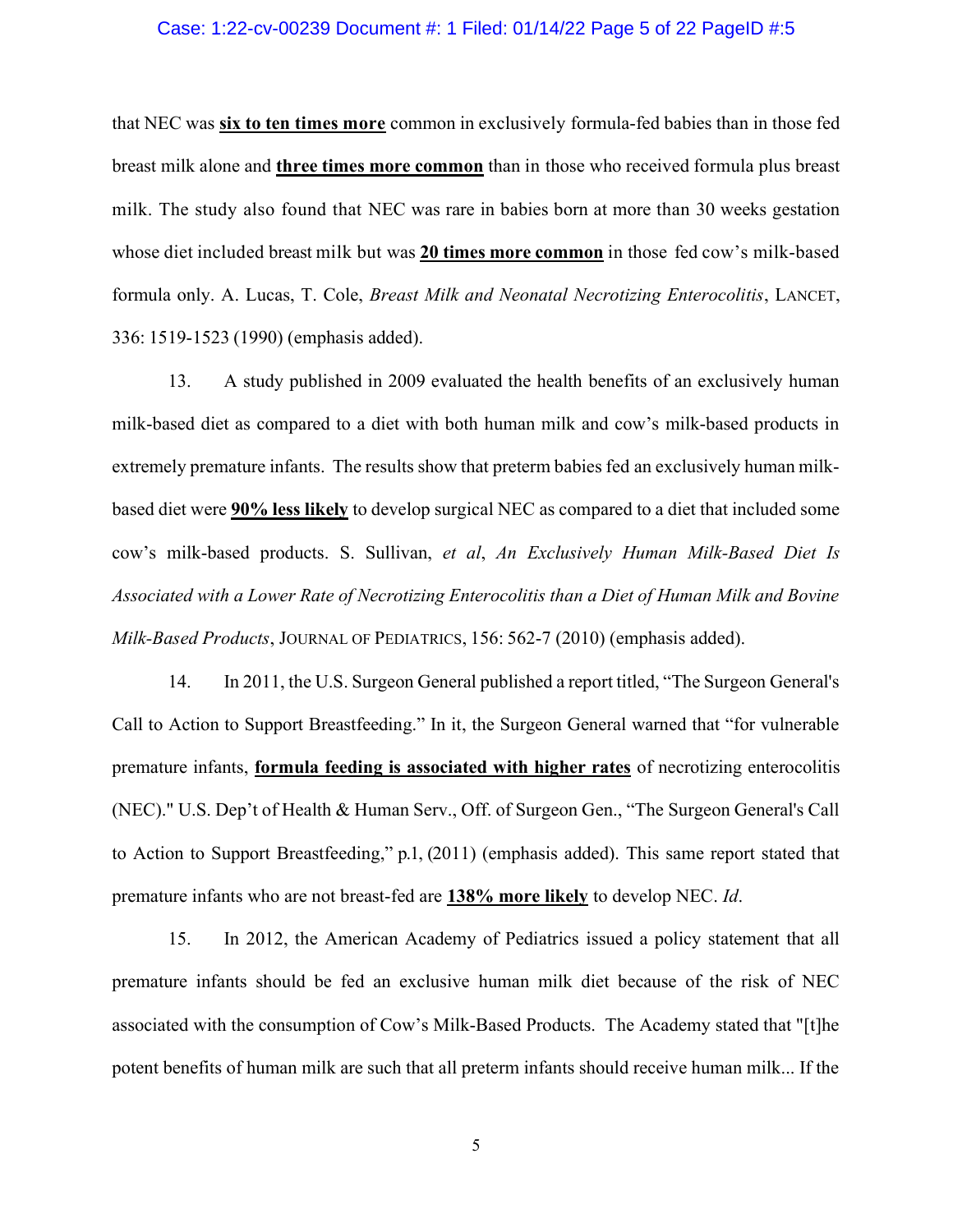#### Case: 1:22-cv-00239 Document #: 1 Filed: 01/14/22 Page 6 of 22 PageID #:6

mother's own milk is unavailable ...pasteurized donor milk should be used." *Breastfeeding and the* Use of Human Milk, PEDIATRICS, 129:e827-e84l (2012).

16. Further, a study published in 2013 showed that all 104 premature infants participating in the study receiving an exclusive human-milk based diet exceeded targeted growth standards and length and weight and head circumference gain. The authors concluded that "this study provides data showing that infants can achieve and mostly exceed targeted growth standards when receiving an exclusive human milk-based diet." A. Hair, et al, Human Milk Feeding Supports Adequate Growth in Infants ≤1250 Grams Birthweight, BMC RESEARCH NOTES, 6:459 (2013) (emphasis added). Thus, inadequate growth was proven to be a poor excuse for feeding Cow's Milk-Based Formula, but the practice has largely continued due to extensive and aggressive marketing campaigns conducted by infant formula companies such as the Defendant.

17. Another study published in 2013 reported the first randomized trial in extremely premature infants of exclusive human milk versus preterm cow's milk-based formula. The study found a significantly higher rate of surgical NEC in infants receiving the cow's milk-based preterm formula and supported the use of exclusive human milk diet to nourish extremely preterm infants in the NICU (Newborn Intensive Care Unit). E.A. Cristofalo, et al, Randomized Trial in Extremely Preterm Infants, J PEDIATR., 163(6):1592-1595 (2013) (emphasis added).

18. In another study published in 2014, it was reported that NEC is "a devastating disease of premature infants and is associated with significant morbidity and mortality. While the pathogenesis of NEC remains incompletely understood, it is well established that the risk is increased by the administration of infant formula and decreased by the administration of breast milk." Misty Good, et al., Evidence Based Feeding Strategies Before and After the Development of Necrotizing Enterocolitis, EXPERT REV. CLIN. IMMUNOL., 10(7): 875-884 (2014 July) (emphasis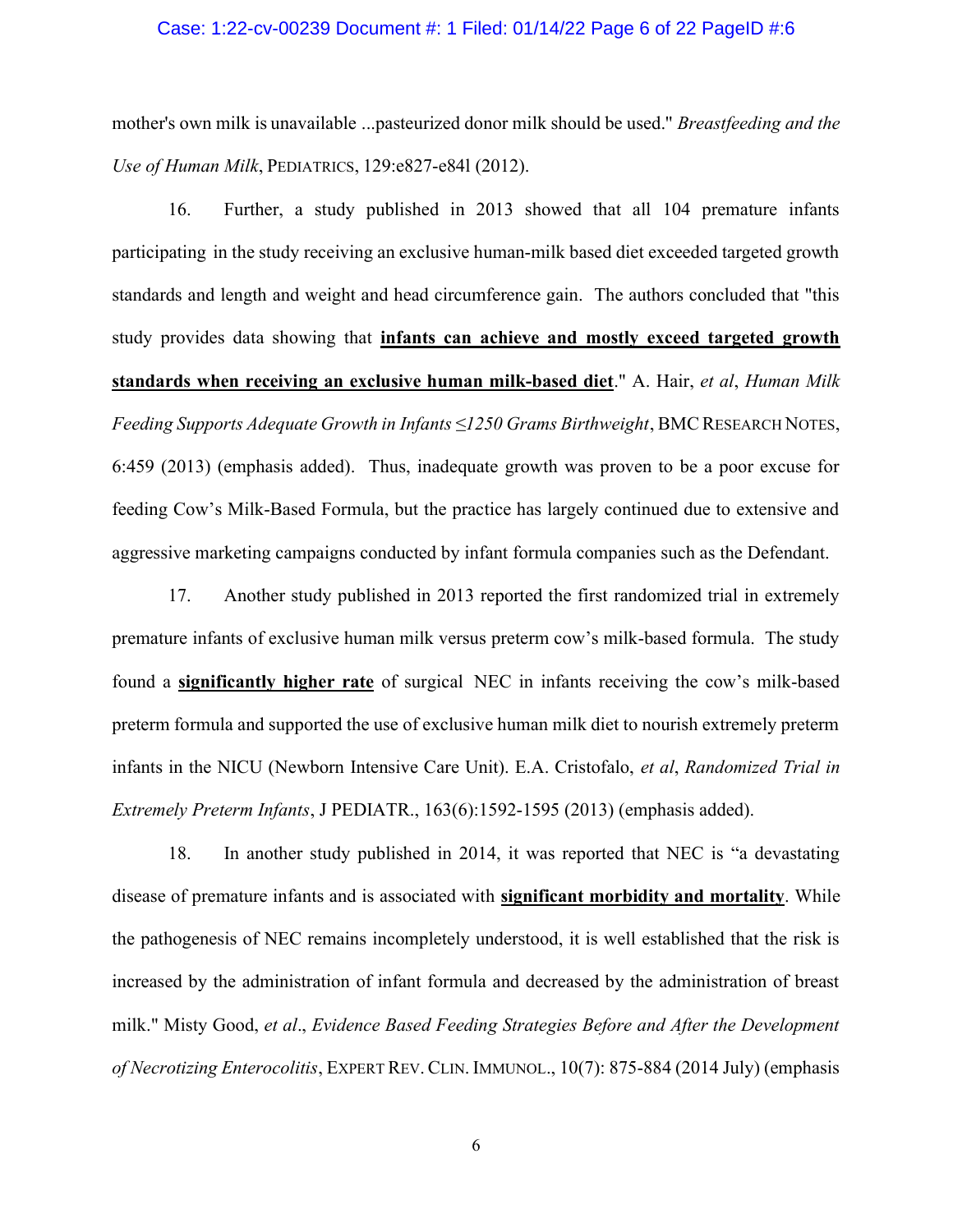#### Case: 1:22-cv-00239 Document #: 1 Filed: 01/14/22 Page 7 of 22 PageID #:7

added). The same study found that NEC "is the most frequent and lethal gastrointestinal disorder affecting preterm infants and is characterized by intestinal barrier disruption leading to intestinal necrosis, multi-system organ failure and death. Id. The study noted that "NEC affects 7- 12% of preterm infants weighing less than 1500 grams, and the frequency of disease appears to be either stable or rising in several studies. *Id*. The typical patient who develops NEC is a premature infant who displays a rapid progression from mild feeding intolerance to systemic sepsis, and up to 30% of infants will die from this disease." Id. Advances in formula development have made it possible to prevent necrotizing enterocolitis, and the "exclusive use of human breast milk is recommended for all preterm infants and is associated with a significant decrease in the incidence of NEC." Id.

19. In another study published, in 2014 it was reported that an exclusive human milk diet, devoid of Cow's Milk-Based Products, was associated with "lower mortality and morbidity" in extremely preterm infants without compromising growth and should be considered as an approach to nutritional care of these infants. Steven Abrams, et al., Greater Mortality and Morbidity in Extremely Preterm Infants Fed a Diet Containing Cow Milk Protein Products, BREASTFEEDING MEDICINE, 9(6):281-286 (2014).

20. In 2016, a large study supported previous findings that an exclusive human milk diet in extreme preterm infants significantly decreased the incidence of both medical and surgical NEC. This was the first study to compare rates of NEC after a feeding protocol implementation at multiple institutions and years of follow-up using an exclusive human milk diet. The authors concluded that the use of an exclusive human milk diet is associated with "significant benefits" for extremely preterm infants and while evaluating the benefits of using an exclusive human milkbased protocol, "it appears that there were no feeding-related adverse outcomes." Hair, et al,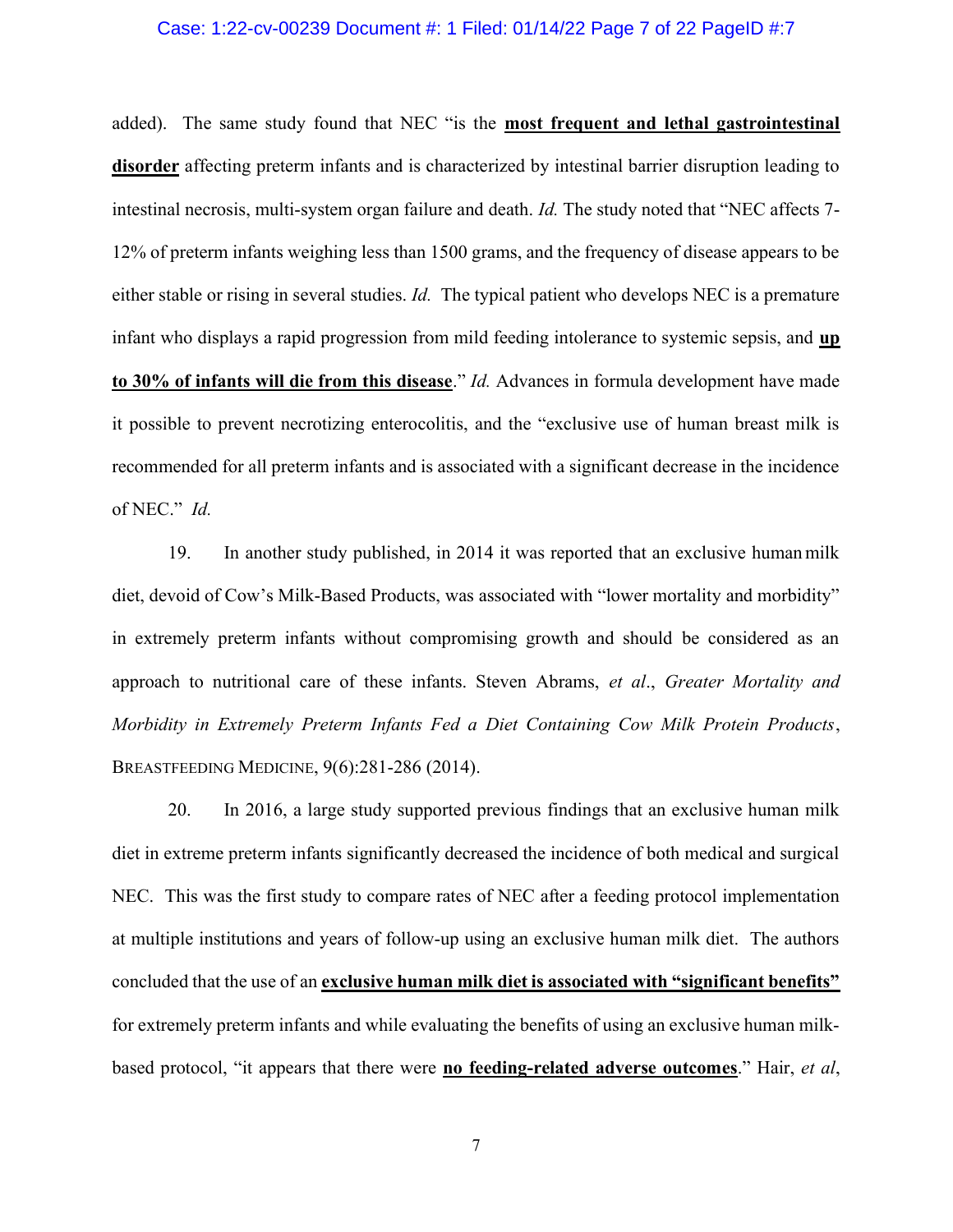#### Case: 1:22-cv-00239 Document #: 1 Filed: 01/14/22 Page 8 of 22 PageID #:8

Beyond Necrotizing Enterocolitis Prevention: Improving Outcomes with an Exclusive Human Milk Based Diet, BREASTFEEDING MEDICINE, 11-2 (2016) (emphasis added).

21. A publication by the American Society for Nutrition, in 2017, noted that human milk has "been acknowledged as the best source of nutrition for preterm infants and those at risk for NEC." The study compared the results from two randomized clinical trials on preterm infants with severely low weight (between 500 and 1250 grams at birth) and compared the effect of cow's milk-based preterm infant formula to human milk as to the rate of NEC. Both trials found that an exclusive human milk diet resulted in a much lower incidence of NEC. While the study noted that cow's milk-based preterm formulas provided consistent calories and were less expensive than human milk-based products, the cow's milk-based products significantly increase the risk of NEC and death. The study also noted the "exponential" health care costs associated with NEC and noted data from the U.S. from 2011-2012 that showed that the cost of NEC is \$180,000 to \$198,000 per infant and nearly doubles to \$313,000 per infant for surgically treated NEC. Further, NEC survivors accrue substantially higher outpatient costs. Jocelyn Shulhan, et al, Current Knowledge of Necrotizing Enterocolitis in Preterm Infants and the Impact of Different Types of Enteral Nutrition Products, ASN ADV. NUTR., 8(1):80-91 (2017) (emphasis added).

22. The WHO and United Nation's International Children's Emergency Fund (UNICEF) held a meeting more than two decades ago to address concerns over the marketing of breast-milk substitutes. The WHO Director concluded the meeting with the following statement, "In my opinion, the campaign against bottle-feed advertising is unbelievably more important than the fight against smoking advertisement." Jules Law, The Politics of Breastfeeding: Assessing Risk, Dividing Labor, JSTOR SIGNS, vol. 25, no. 2: 407-50 (2000) (emphasis added).

23. Recognizing the abuse and dangers of the marketing of infant formula, in 1981, the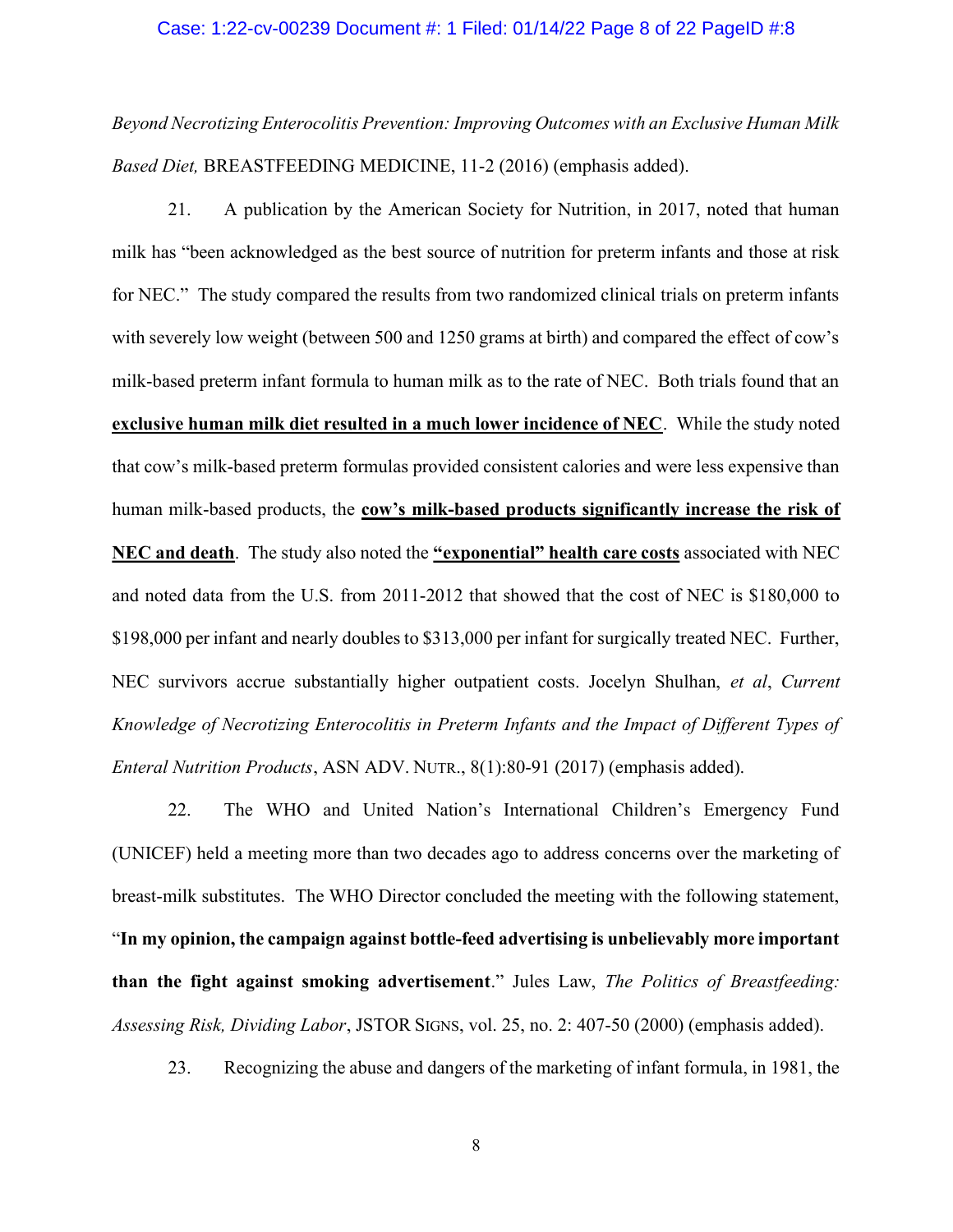#### Case: 1:22-cv-00239 Document #: 1 Filed: 01/14/22 Page 9 of 22 PageID #:9

World Health Assembly ("WHA"), the decision-making body of the world's Member States, developed the International Code of Marketing of Breast-milk Substitutes ("the Code"), which required companies to acknowledge the superiority of breast milk and outlawed any advertising or promotion of breast milk substitutes to the general public. Pursuant to Article 5.1 of the Code, advertising of breast-milk substitutes is specifically prohibited: "There should be no advertising or other form of promotion to the general public [of breast milk substitutes]." (emphasis added). In Article 5.2, the Code states that "manufacturers and distributors should not provide, **directly or** indirectly, to pregnant women, mothers or members of their families, samples of products within the scope of this Code." In addition, the Code expressly prohibits, "point-of-sale advertising, giving of samples, or any other promotion device to induce sales directly to the consumer at the retail level, such as special displays, discount coupons, premiums, special sales…" See Int'l Code of Marketing of Breast-Milk Substitutes, May 21, 1981, WHA 34/1981/REC/2, Art.5.3.

24. The World Health Organization's 2018 Status Report on this issue noted that "despite ample evidence of the benefits of exclusive and continued breastfeeding for children, women, and society, far too few children are breastfed as recommended." The Status Report states that "a major factor undermining efforts to improve breastfeeding rates is continued and aggressive marketing of breast-milk substitutes," noting that in 2014, the global sales of breastmilk substitutes amounted to US \$44.8 billion and "is expected to rise to US \$70.6 billion by 2019." Marketing of Breast-milk Substitutes: Nat'l Implementation of the Int'l Code, Status Report 2018. Geneva: World Health Org., 2018, p.21 (emphasis added).

25. Recognizing a shift in the medical community towards an exclusive human milkbased diet for preterm infants, the Defendant began heavily promoting "human milk fortifiers," a name which misleadingly suggests that the product is derived from human milk, instead of being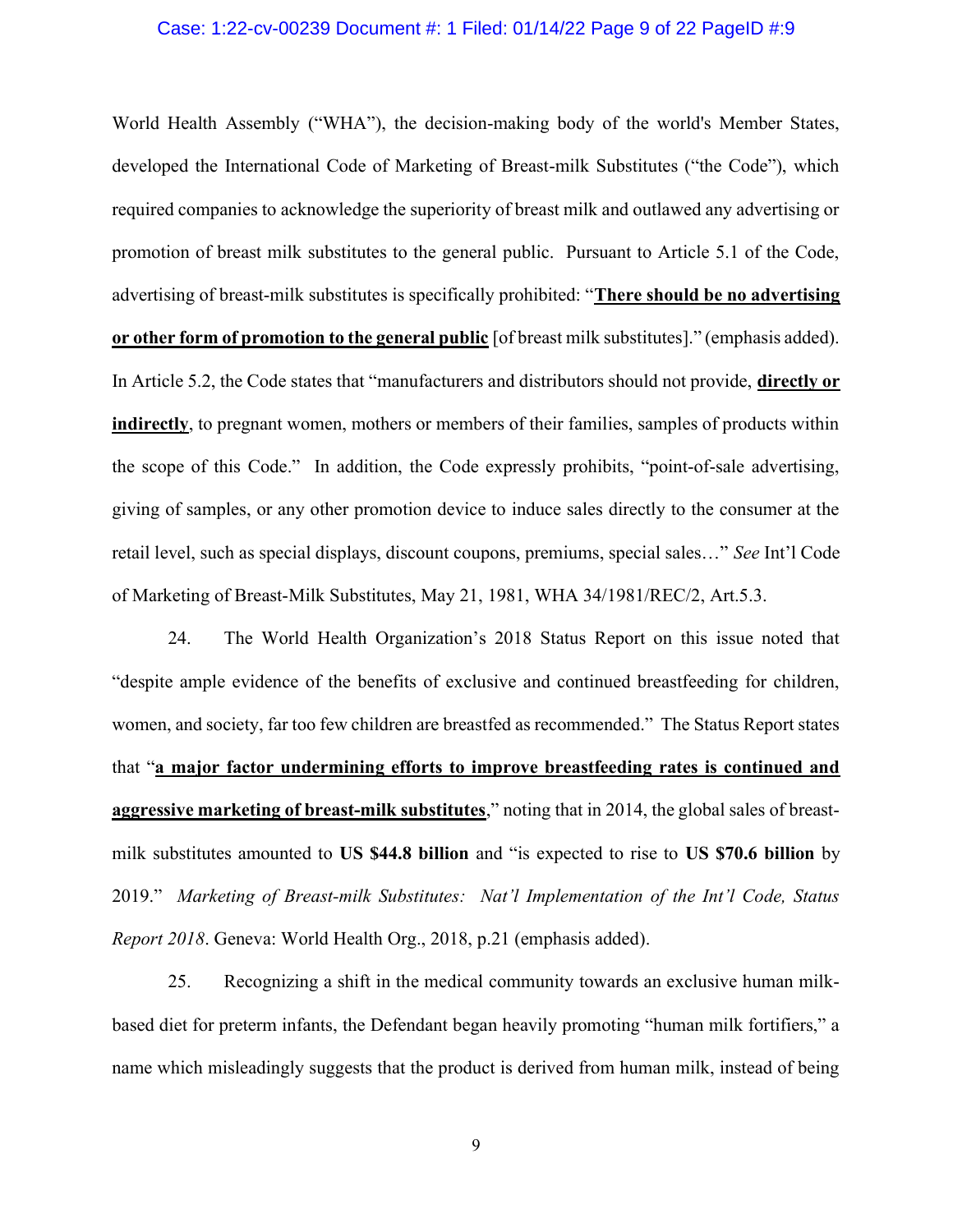#### Case: 1:22-cv-00239 Document #: 1 Filed: 01/14/22 Page 10 of 22 PageID #:10

derived from Cow's Milk.

26. The Defendant has designed a systematic, powerful, and misleading marketing campaign to persuade physicians and parents to believe that: (1) Cow's Milk-based formula and fortifiers are safe; (2) Cow's Milk-Based Products are equal, or even superior, substitutes to breastmilk; and (3) physicians consider their Cow's Milk-Based Products a first choice. Similarly, Defendant markets its products for preterm infants as necessary for growth, and perfectly safe for preterm infants, despite knowing of the extreme risks posed by Cow's Milk-Based Products and failing to warn of the deadly disease of NEC and risk of death.

27. Thus, despite the existence of alternative and safe human milk-based fortifiers, Defendant continues to market and/or sell the Cow's Milk-Based Products under the guise of being a safe product for their newborns and despite knowing the significant health risk posed by ingesting these products, especially to preterm, low weight infants, like Baby Kingston.

#### The Inadequate Warnings

28. Defendant promotes the use of its preterm infant Cow's Milk-Based Products to parents, physicians, hospitals, and medical providers as safe products that are specifically needed by preterm infants for adequate growth.

29. Despite the knowledge of the significant health risks posed to preterm infants ingesting the Cow's Milk-Based Products, including the significant risk of NEC and death, Defendant did not warn parents or medical providers of the risk of NEC in preterm infants, nor did Defendant provide any instructions or guidance on how to properly use its Cow's Milk-Based Products so as to lower the risk or avoid NEC or death.

30. In fact, the Defendant does not provide any warning in its labeling, websites, or marketing that discusses the risk of NEC and death with use of its Cow's Milk-Based Products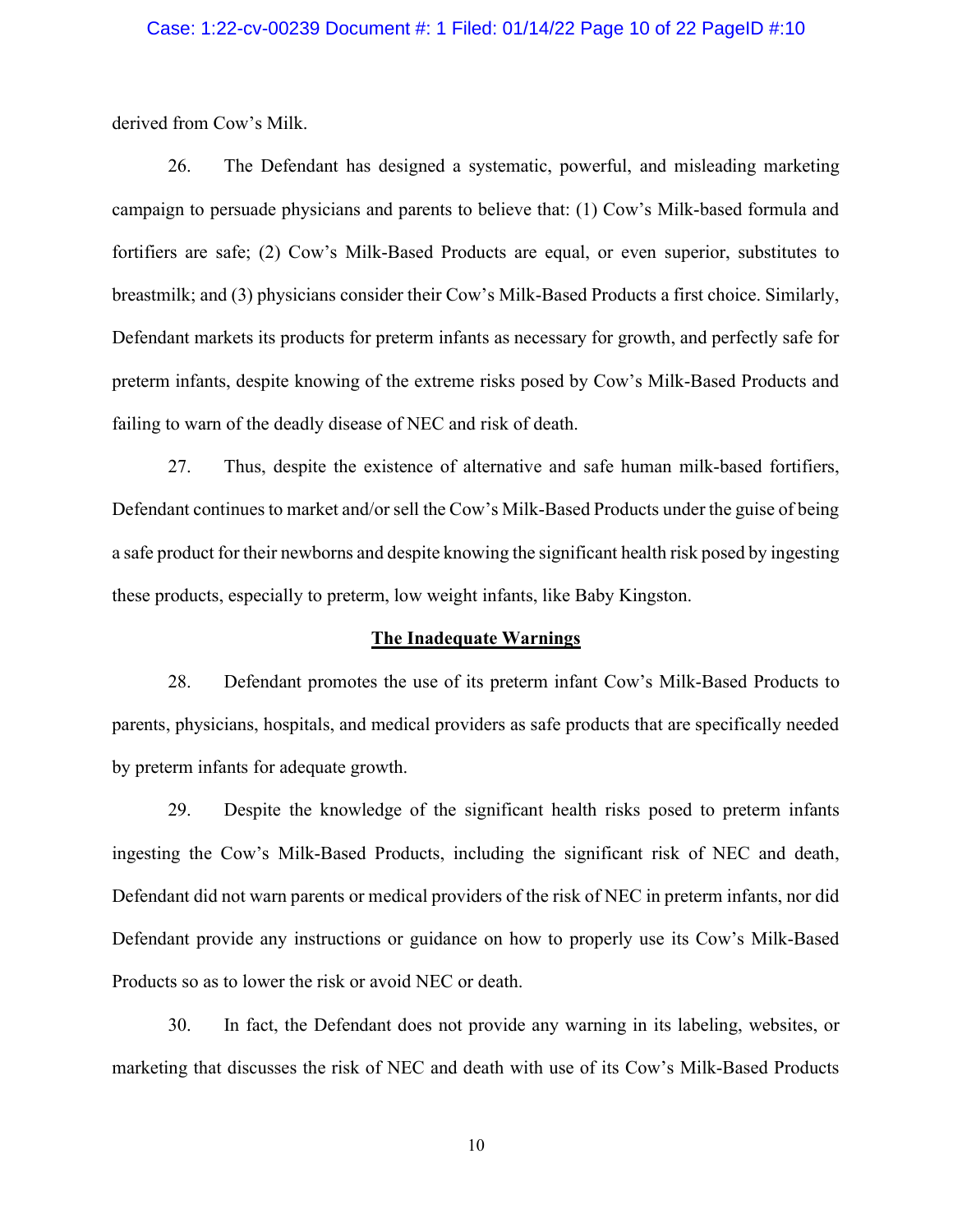#### Case: 1:22-cv-00239 Document #: 1 Filed: 01/14/22 Page 11 of 22 PageID #:11

with preterm infants.

31. Thus, Defendant does not warn the users, the parents, or the medical providers and staff that these Cow's Milk-Based Products can cause NEC or death, nor do they provide any guidance on how to avoid or reduce the risks of NEC or death while using its products.

#### Baby Kingston and the Dangerous, Defective Products

32. Baby Kingston was born prematurely at Methodist Dallas Medical Center in Dallas, Texas on April 19, 2015. Baby Kingston was born preterm at 26 weeks and 3 days gestation age with a low birth weight of 701 grams, and a length of 33 centimeters.

33. After he was born, Baby Kingston was sent to the Neonatal Intensive Care Unit (NICU) at Methodist Dallas Medical Center.

34. Following his birth, his mother successfully pumped her own breast milk for her baby's nutrition.

35. Baby Kingston was fed his mother's own milk or donor breast milk from day of life one until May 14, 2015, when a **Human Milk Fortifier** was added to his feeds of breast milk to increase the calories to 22 calories per ounce.

36. The next day, on May 15, 2020 his feeds were increased to 24 calories per ounce by adding additional Human Milk Fortifier to his feeds of human milk.

37. On May 22, 2015, Baby Kingston was first fed Similac NeoSure preterm formula, a cow's milk-based product.

38. On May 28, 2015 at 1:00 AM, Baby Kingston's feeds were stopped due to recurrent episodes of vomiting and a significant increase in his abdominal girth.

39. Baby Kingston was diagnosed with NEC on May 28, 2015 and was forced to undergo an exploratory laparotomy, resulting in the resection of half of his small intestine and the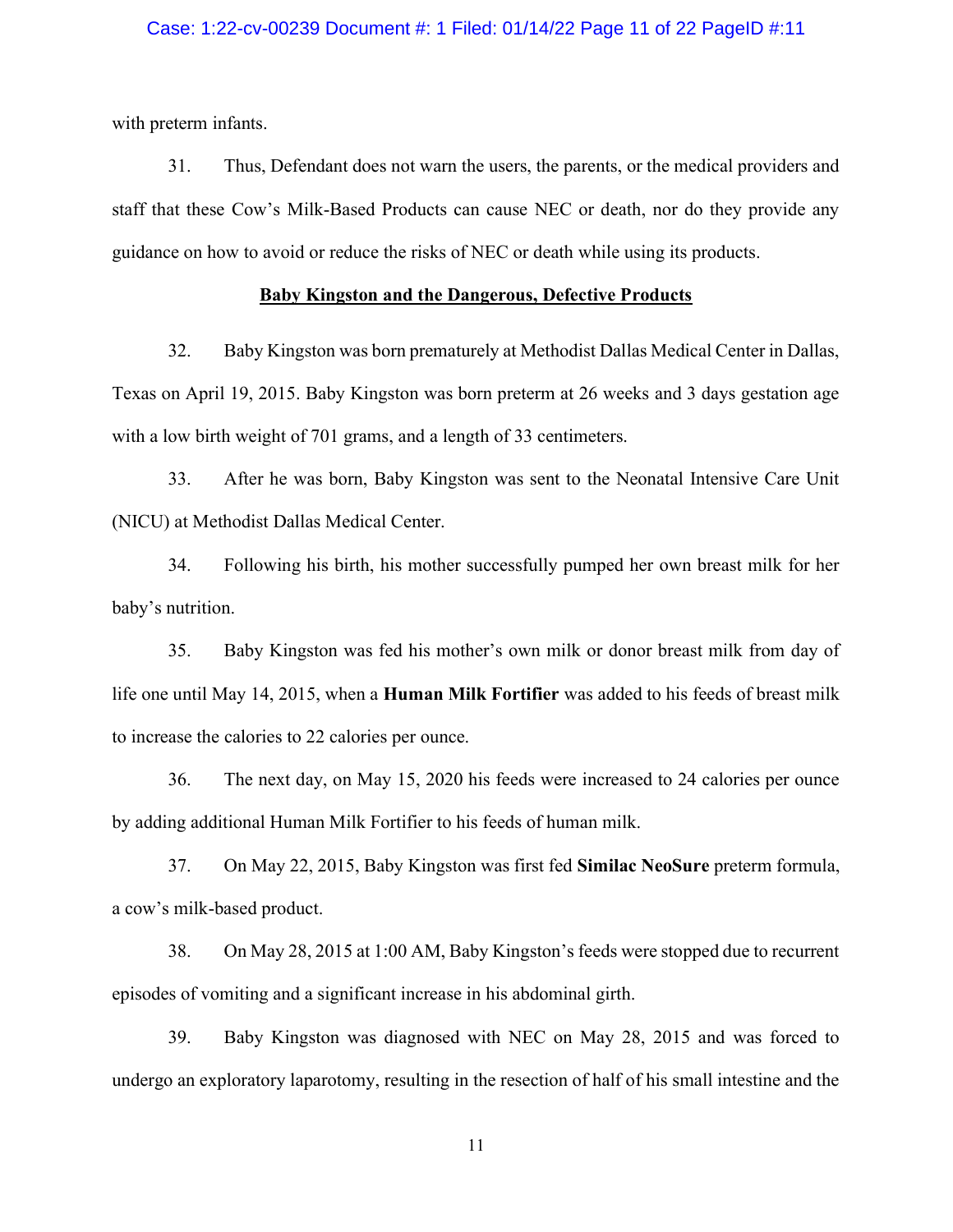#### Case: 1:22-cv-00239 Document #: 1 Filed: 01/14/22 Page 12 of 22 PageID #:12

placement of an ostomy.

40. Baby Kingston underwent a second abdominal surgery for anastomosis of his intestinal tract on July 7, 2015.

41. Shortly after his discharge from Methodist Dallas Medical Center, Baby Kingston was admitted to Children's Medical Center Dallas where he was forced to undergo an additional operation for complications from his first two NEC surgeries.

42. Today, Baby Kingston suffers from short bowel syndrome because of his extensive surgical history. He is underweight, suffers from incontinence, and will require gastrointestinal follow-up care for the rest of his life.

43. At the time he was diagnosed with and treated for NEC, Baby Kingston's parents were unaware of the fact that the Defendant's Cow's Milk-Based Products he was fed caused or substantially contributed to his development of NEC and resulting injuries.

#### COUNT I: STRICT LIABILITY AS TO DEFENDANT ABBOTT'S DESIGN

44. Plaintiffs incorporate by reference each of the preceding paragraphs as if fully set forth herein.

45. At all times material to this action, Defendant Abbott was engaged in the sale, and/or marketing and/or design, and/or manufacture, and/or distribution of Cow's Milk-Based Products, which are defectively designed and/or unreasonably dangerous to consumers, including Baby Kingston.

46. Defendant Abbott, as a manufacturer, has a duty to hold the knowledge and skill of an expert and is obliged to keep abreast of any scientific discoveries and are presumed to know the result of all such advances.

47. At all times material to this action, the Cow's Milk-Based Products manufactured,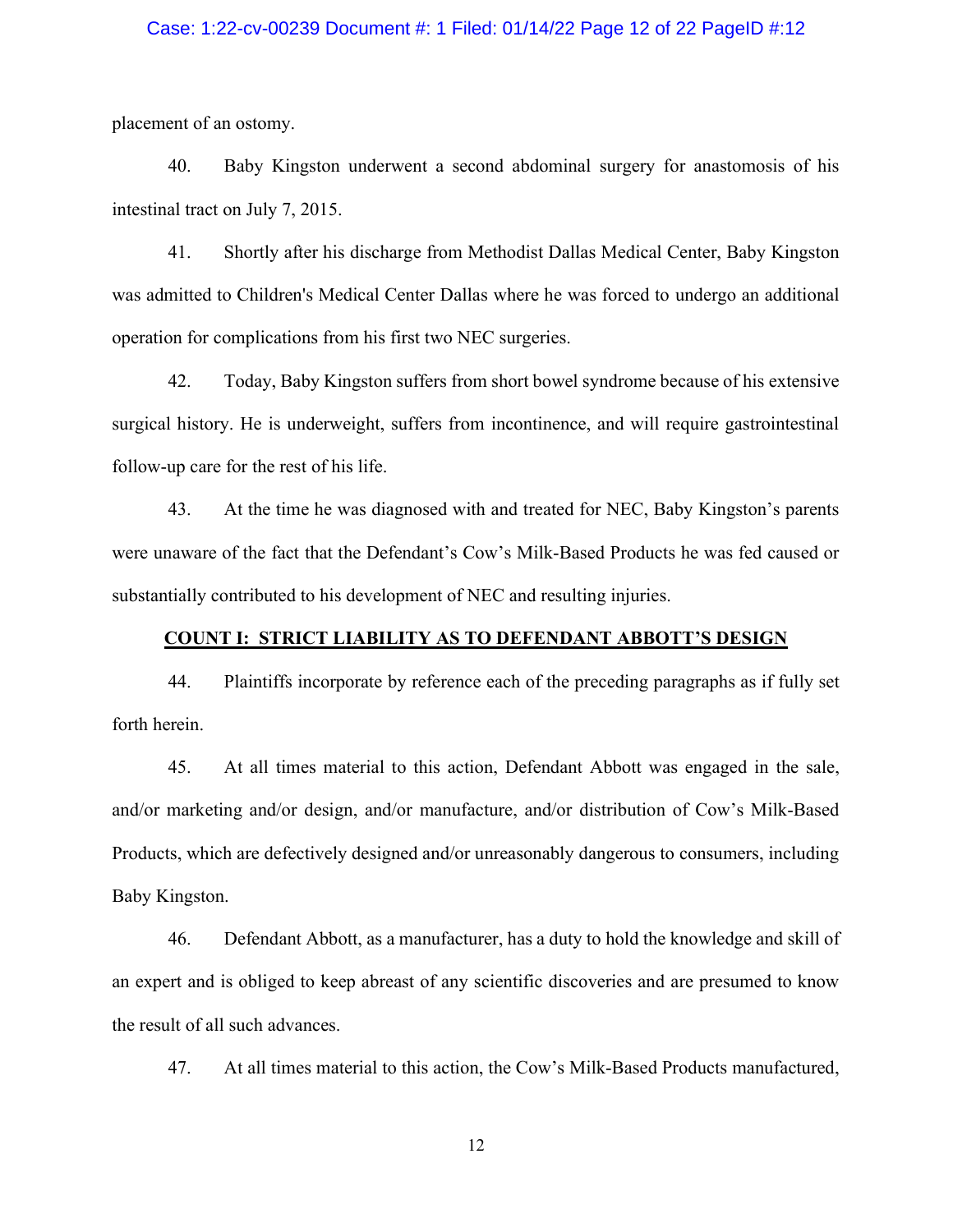#### Case: 1:22-cv-00239 Document #: 1 Filed: 01/14/22 Page 13 of 22 PageID #:13

distributed and/or sold by Defendant Abbott, were in a defective and/or unreasonably dangerous condition at the time the products were placed in the stream of commerce for nutritional use for preterm infants.

48. Defendant Abbott specifically marketed and created its Cow's Milk-Based Products for use as nutrition and nutritional supplements for preterm infants, like Baby Kingston.

49. Defendant Abbott's Cow's Milk-Based Products are expected to and do reach the user without substantial change affecting that defective and/or unreasonably dangerous condition.

50. Prior to Baby Kingston's birth, Defendant Abbott was aware or should have been aware that its Cow's Milk-Based Products were not safe for use, as they were used, as nutrition or nutritional support in preterm infants, yet they took no steps to prevent the use of these products in such situations.

51. Defendant Abbott knew or should have known that the use of its Cow's Milk-Based Products with preterm infants was unreasonably dangerous in that its Cow's Milk-Based Products significantly increased the risk of NEC.

52. Furthermore, scientific data and well-researched studies have concluded that the Cow's Milk-Based Products of the Defendant carried unreasonable risks of NEC and death, which far outweighed the products' benefits for preterm infants like Baby Kingston.

53. Despite the foregoing, the Defendant continued to sell and market its defective and/or unreasonably dangerous products to preterm infants.

54. The products were defectively manufactured and/or designed and/or unreasonably dangerous, including, but not limited to the following particulars:

a. The products did not perform as safely as an ordinary consumer would expect when used in the intended or reasonably foreseeable manner, such that the use of Cow's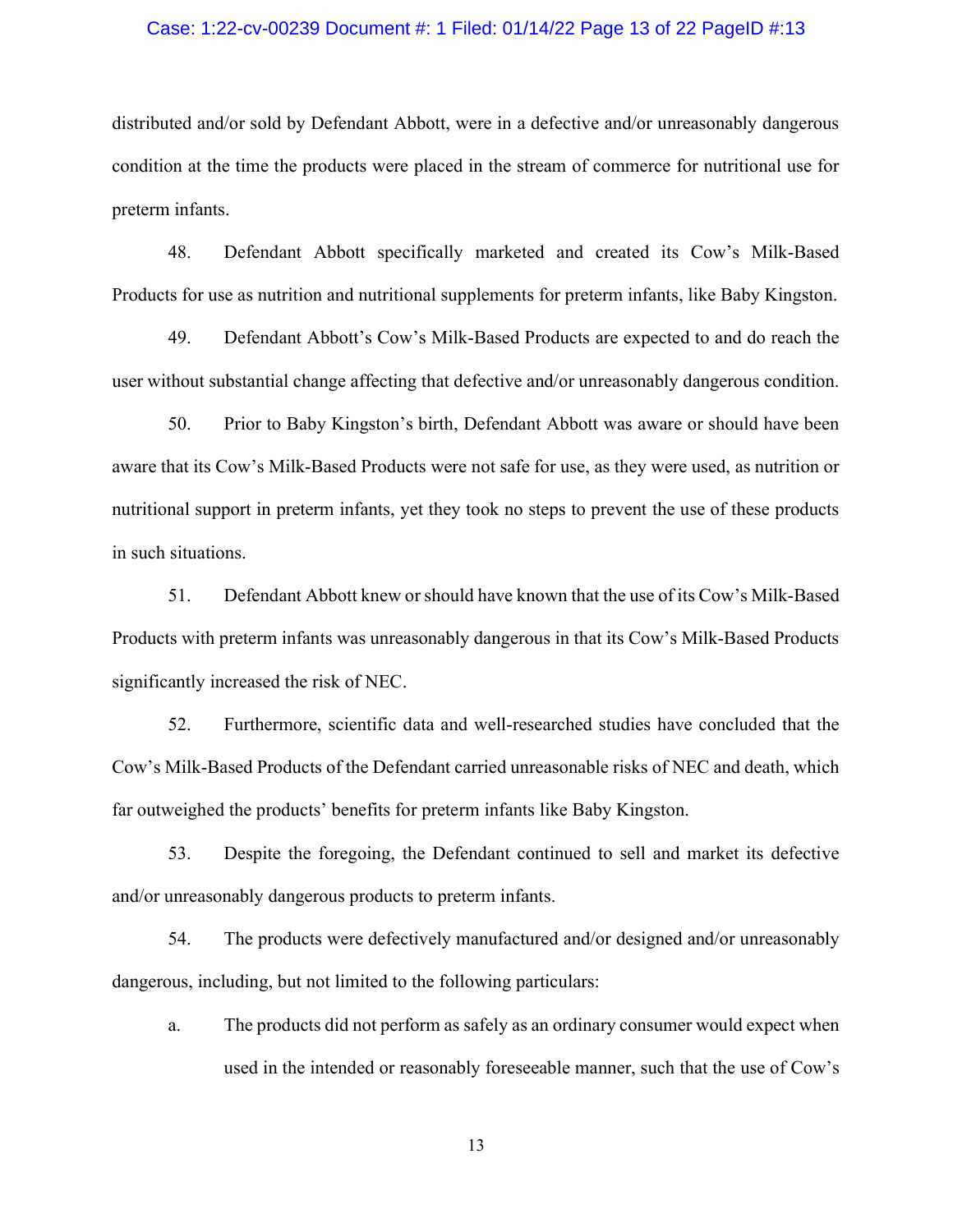#### Case: 1:22-cv-00239 Document #: 1 Filed: 01/14/22 Page 14 of 22 PageID #:14

Milk-Based Products as nutrition or nutritional supplements in preterm infants significantly increased the risk of NEC;

- b. The products contained hidden and dangerous design defects and were not reasonably safe as intended to be used, subjecting preterm infants, such as Baby Kingston, to risks of serious bodily injury;
- c. The products failed to meet legitimate, commonly held, minimum safety expectations of that product when used in an intended or reasonably foreseeable manner;
- d. Defendant failed to utilize economical and technically available safer design alternatives for preterm infant formula and fortifiers;
- e. The products were manifestly unreasonable in that the risk of harm so clearly exceeded the products' utility that a reasonable consumer, informed of those risks and utility, would not purchase the product;
- f. Defendant failed to adopt an adequate or sufficient quality control program; and/or
- g. Defendant failed to inspect or test its products with sufficient care.

55. As a direct and proximate cause of the Cow's Milk-Based Product's unreasonable

dangerous condition, Baby Kingston suffered serious bodily injury.

 WHEREFORE, Plaintiff, by and through undersigned counsel, demands judgment against Defendant Abbott Laboratories for all applicable damages, costs of this action, post-judgment interest, and trial by jury.

# COUNT II: NEGLIGENCE AS TO DEFENDANT ABBOTT

56. Plaintiff incorporates by reference each of the preceding paragraphs as if fully set forth herein.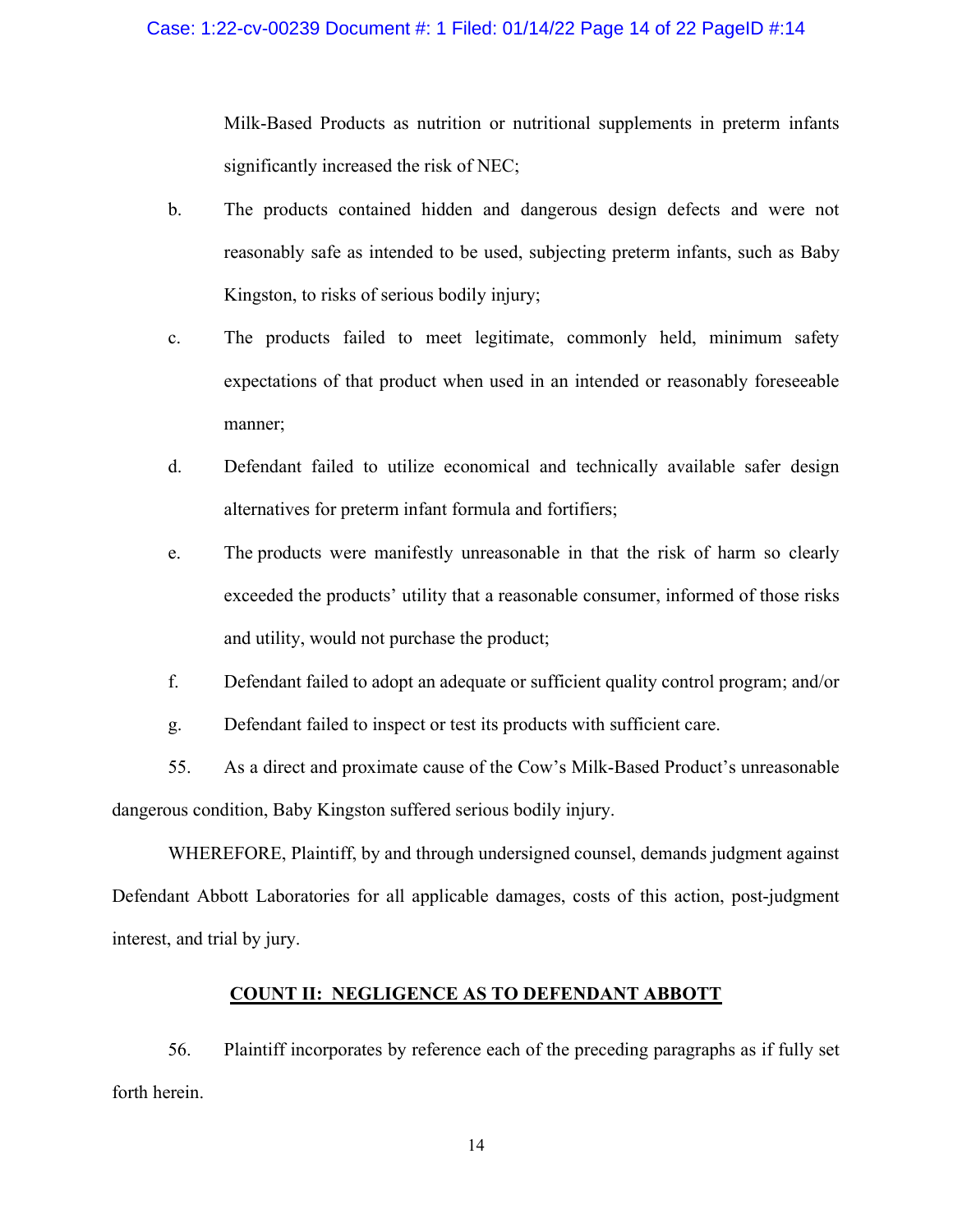#### Case: 1:22-cv-00239 Document #: 1 Filed: 01/14/22 Page 15 of 22 PageID #:15

57. Defendant Abbott, as the manufacturer and/or seller of Cow's Milk-Based Products, owed a duty to the consuming public in general, and Plaintiff in particular, to exercise reasonable care to design, test, manufacture, inspect, and distribute a product free of unreasonable risk of harm to users and patients, when said product is used in its intended manner.

58. Defendant Abbott, as a manufacturer, has a duty to hold the knowledge and skill of an expert and is obliged to keep abreast of any scientific discoveries and are presumed to know the result of all such advances.

59. Defendant Abbott, directly or indirectly, negligently, and/or defectively made, created, manufactured, designed, assembled, tested, marketed and/or sold the subject Cow's Milk-Based Products.

60. Defendant breached the duty owed to Plaintiff and acted negligently in its actions, including, but not limited to, the following:

- a. Designed the products such that there are latent and not obvious dangers for consumers and patients while the products are being used in a foreseeable and intended manner;
- b. The products contained hidden and dangerous design defects and were not reasonably safe as intended to be used, subjecting preterm infants to risks of serious bodily injury and death in that the products' design and/or manufacture amounted to and/or resulted in a defect failure mode of the products;
- c. Failing to collect data to determine if its products were safe for preterm infants;
- d. Failing to collect data to determine when and how its products could be used safely;
- e. Failing to utilize the significant peer reviewed research to develop instructions;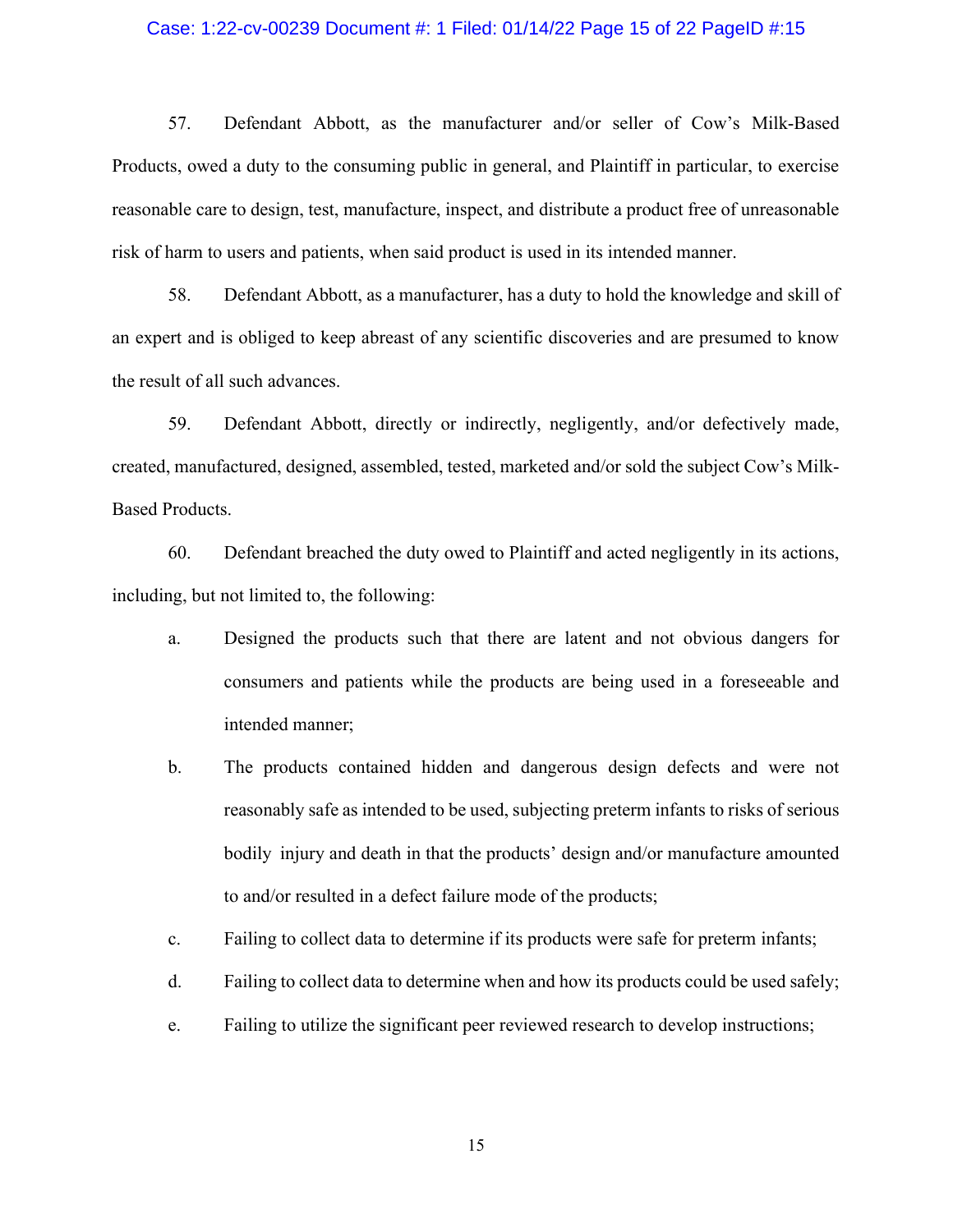- f. Failing to develop evidence-based guidelines or instructions to decrease the risk of its products causing NEC and death;
- g. Failing to provide evidence-based guidelines or instructions to decrease the risk of its products causing NEC and death;
- h. Failing to stop or deter its products from being fed to preterm infants like Baby Mason;
- i. Failing to provide evidence-based instructions or guidance on when or how a preterm infant should be transitioned to the products;
- j. Failing to update its warnings and/or instructions based upon currently available data, research, and studies;
- k. Failing to take reasonable steps to prevent preterm infants from developing NEC and/or death
- l. Failing to take reasonable precautions to prevent preterm infants from developing NEC and/or death
- m. Improperly creating agreements with hospitals whereby its products would be over utilized to the detriment of the preterm infants; and/or
- n. Improperly promoting continued use of its product in hospitals despite knowing of the great harm it was causing; and/or
- o. Failing to develop comprehensive mitigation strategies to reduce the risk of NEC and/or death in its products; and/or
- p. Intentionally promoting a culture of silence whereby the harmful effects of its products were never being communicated to the parents or the public; and/or
- q. Failing to insert a warning or instruction to healthcare professionals in the NICU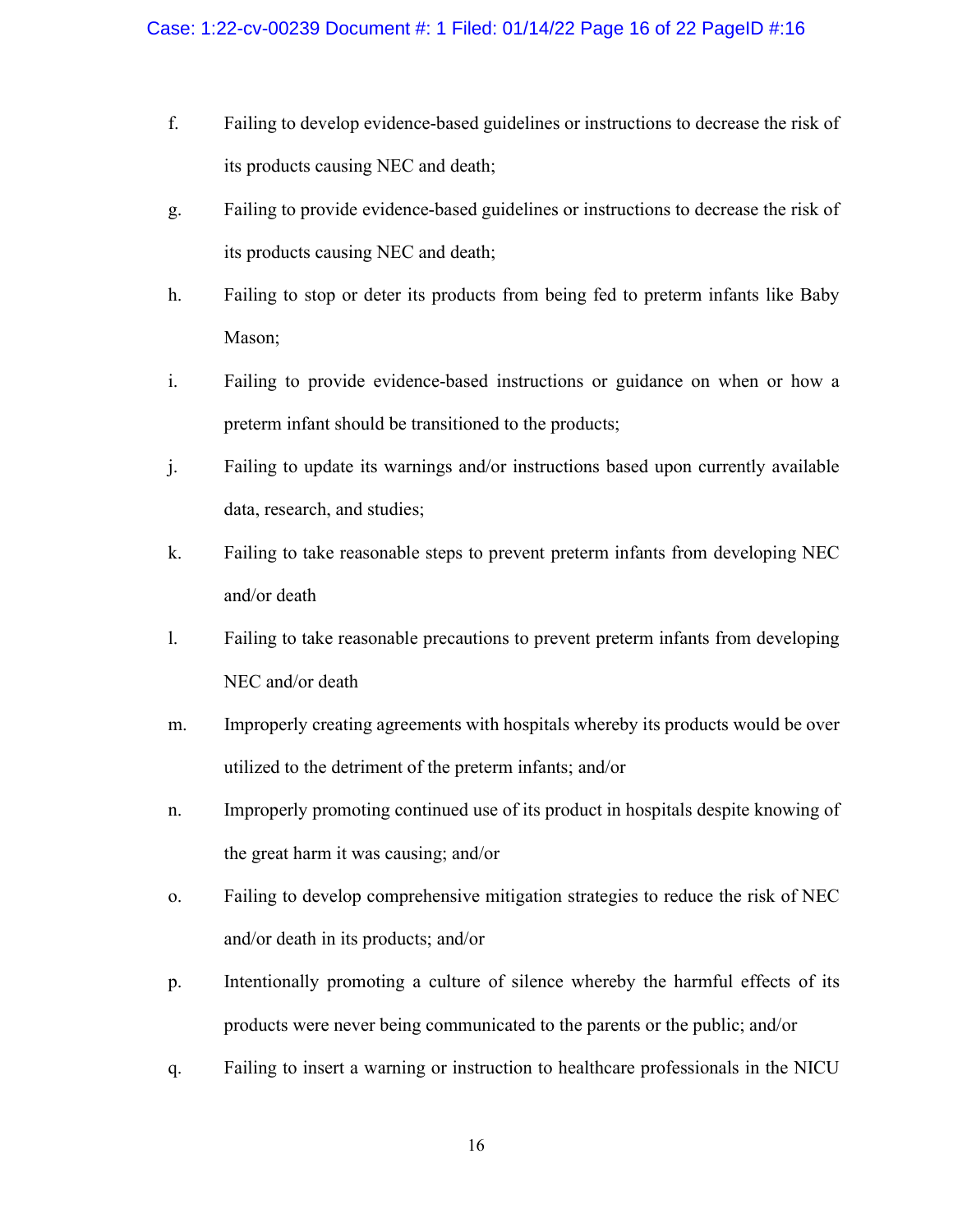that parents should be provided information necessary to make an informed choice about whether to allow their babies to be fed cow's milk-based products; and/or

- r. Failing to continuously and vigorously study its cow's milk-based products in order to avoid NEC and death in premature infants;
- s. Failing to utilize economical and technically available safer manufacturing and/or design alternatives for the preterm infant formula and fortifier;
- t. Failing to adopt an adequate or sufficient quality control program; and/or
- u. Failing to inspect or test their products with sufficient care.

61. Defendant Abbott knew or should have known that its products were to be used as nutrition and nutritional supplements with preterm infants, like Baby Kingston.

62. Defendant Abbott knew or should have known that the use of its Cow's Milk-Based Products with preterm infants was unreasonably dangerous in that its Cow's Milk-Based Products significantly increased the risk of NEC.

63. Furthermore, scientific data and well researched studies have concluded that the Cow's Milk-Based Products of the Defendant carried unreasonable risks of NEC and death, which far outweighed the products' benefits for extremely premature infants like Baby Kingston.

64. As a direct and proximate result of the negligence of Defendant Abbott, Baby Kingston suffered serious bodily injury.

WHEREFORE, Plaintiff, by and through undersigned counsel, demands judgment against Defendant Abbott Laboratories for all applicable damages, costs of this action, post-judgment interest, and trial by jury.

### COUNT III: FAILURE TO WARN AS TO DEFENDANT ABBOTT

65. Plaintiff incorporates by reference each of the preceding paragraphs as if fully set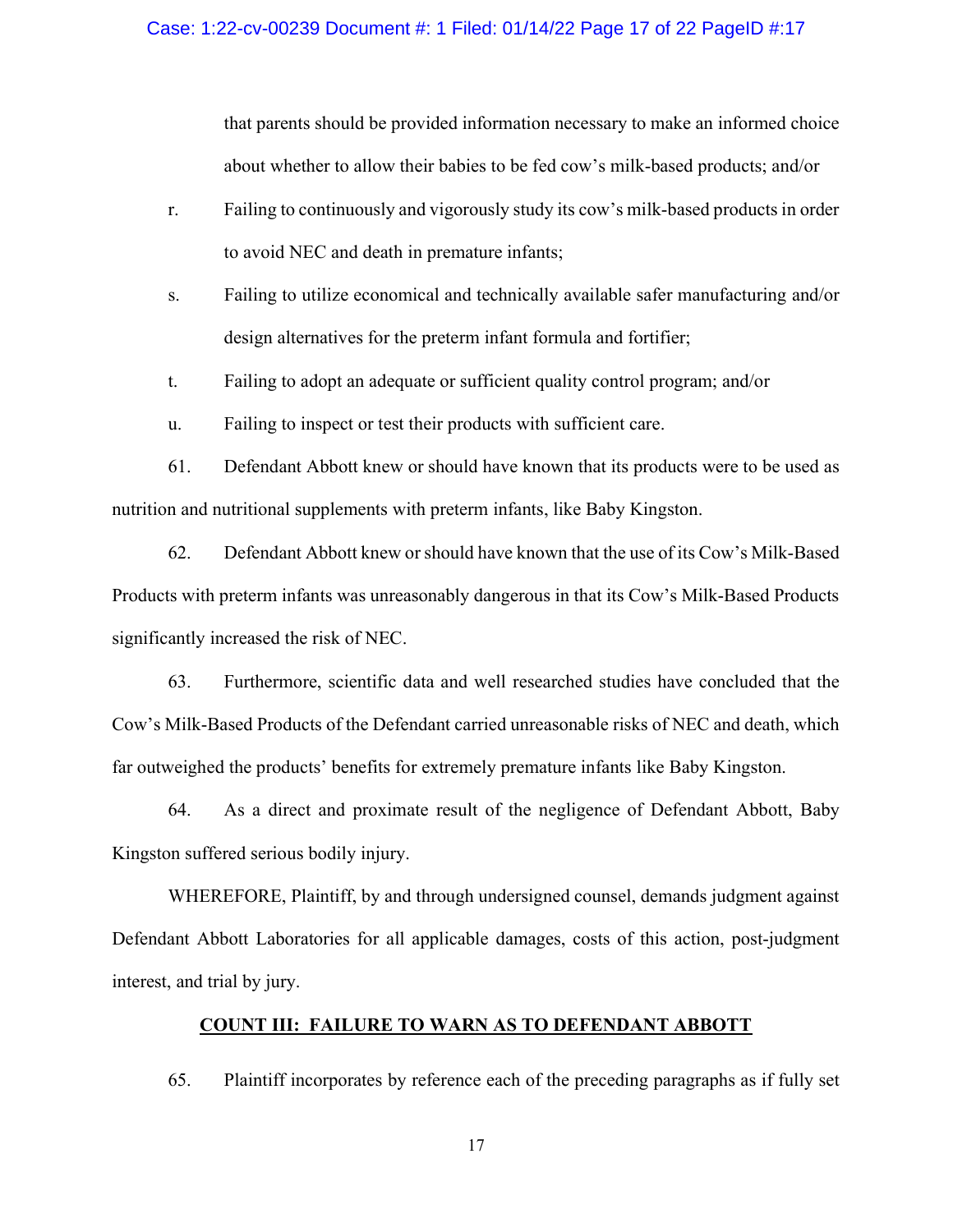#### Case: 1:22-cv-00239 Document #: 1 Filed: 01/14/22 Page 18 of 22 PageID #:18

forth herein.

66. Defendant Abbott, as the manufacturer and/or seller of Cow's Milk-Based Products, owed a duty to the consuming public in general, and Plaintiff in particular, to properly warn and provide adequate warnings or instructions about the dangers and risks associated with the use of Cow's Milk-Based Products with preterm infants, specifically including but not limited to the risk of NEC.

67. Defendant Abbott, as the manufacturer and/or seller of Cow's Milk-Based Products, was unreasonable in relying upon any intermediary, including physicians, other health care providers or health care staff, to fully warn the end user of the hidden dangers and risks in its Cow's Milk-Based Products, as the magnitude of the risk involved is using Defendant's Cow's Milk-Based Products with preterm infants is significant and involves the real danger of serious bodily injury and death.

68. Defendant Abbott, as the manufacturer and/or seller of Cow's Milk Products, owed a duty to fully warn and instruct any intermediary, including physicians, other health care providers or health care staff, of the significant dangers in its Cow's Milk-Based Products.

69. Defendant owed a duty to provide warnings and instructions on its Cow's Milk-Based Products marketed and/or sold for use with preterm infants that adequately communicated information on the dangers and safe use of the product to health care providers and staff using these products in a Newborn Intensive Care Unit ("NICU"), taking into account the characteristics of, and the ordinary knowledge common to, such prescribing health care providers and administering health care staff and to specifically warn of the risks and danger associated with the use of Cow's Milk-Based Products with preterm infants, specifically including but not limited to the risk of NEC.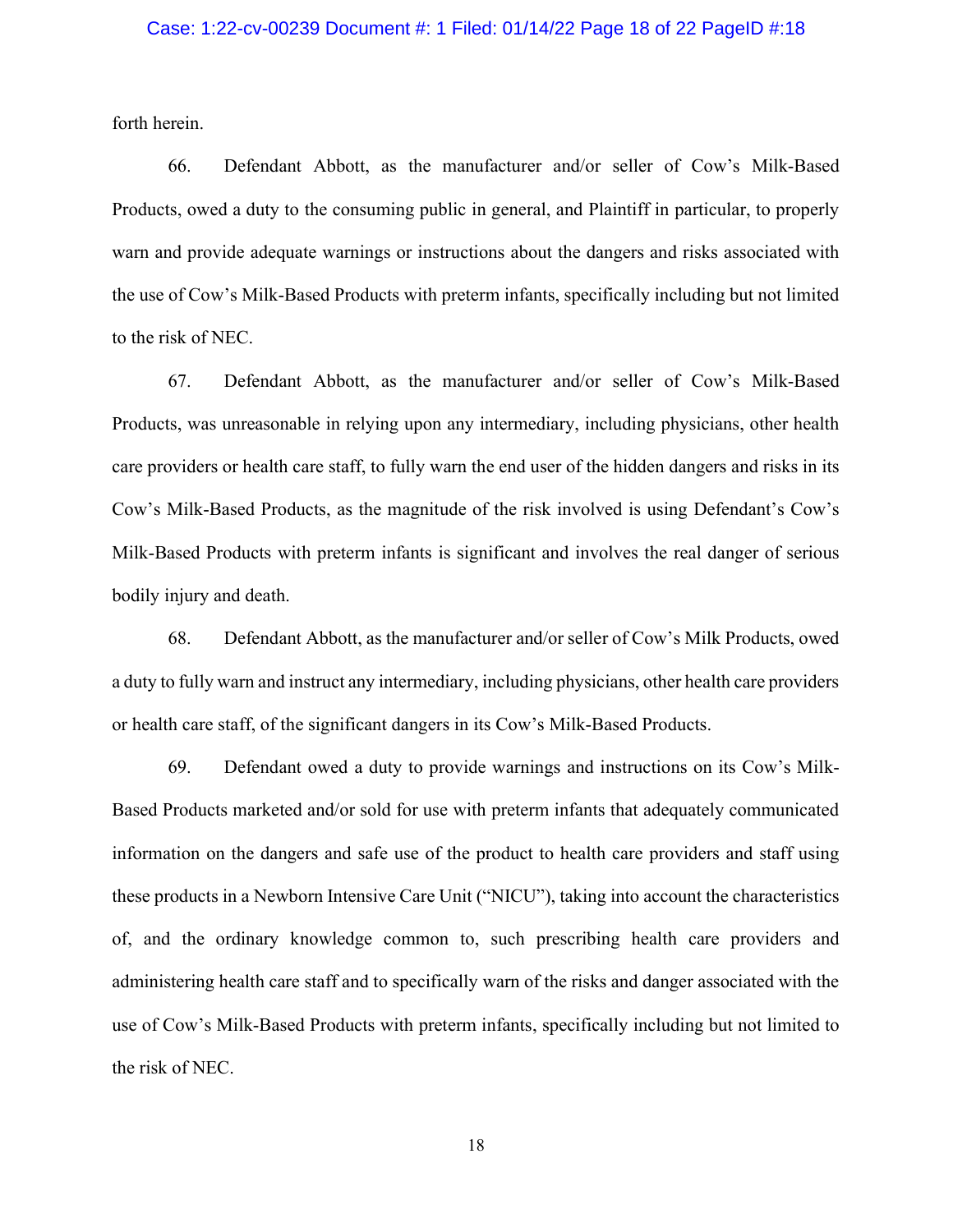#### Case: 1:22-cv-00239 Document #: 1 Filed: 01/14/22 Page 19 of 22 PageID #:19

70. Rather than provide adequate warnings, Defendant Abbott developed relationships which included incentives and financial gain to health care providers and facilities for using its Cow's Milk-Based Products within the NICU, such that health care providers and facilities had an incentive to withhold any instructions and/or warnings from the end user.

71. In addition and/or in the alternative, if healthcare providers and health care staff had been properly instructed and warned of the risks associated with the use of Cow's Milk-Based Products with preterm infants, they would have not used such a dangerous product.

72. Defendant Abbott, as a manufacturer, has a duty to hold the knowledge and skill of an expert and is obliged to keep abreast of any scientific discoveries and are presumed to know the result of all such advances.

73. Defendant Abbott, through their own testing and studies, consultants and experts, and/or knowledge of the scientific literature, as more specifically set forth in The Science and Scope of the Problem Section knew of the significant risk of NEC with preterm infants.

74. Defendant Abbott, through its knowledge, review, and survey of the scientific literature, as detailed in The Science and Scope of the Problem Section, knew that the use of Cow's Milk-Based Products with preterm infants could cause severe injury, including but not limited to NEC and death.

75. Defendant Abbott breached the foregoing duties and failed to provide proper warnings and/or instructions of its Cow's Milk-Based Products, including but not limited to the following acts:

a. Providing **no warnings** regarding the risk of NEC;

b. Providing inadequate labeling that failed to warn of the risks of use of Cow's Milk-Based Products with preterm infants, including but not limited to NEC;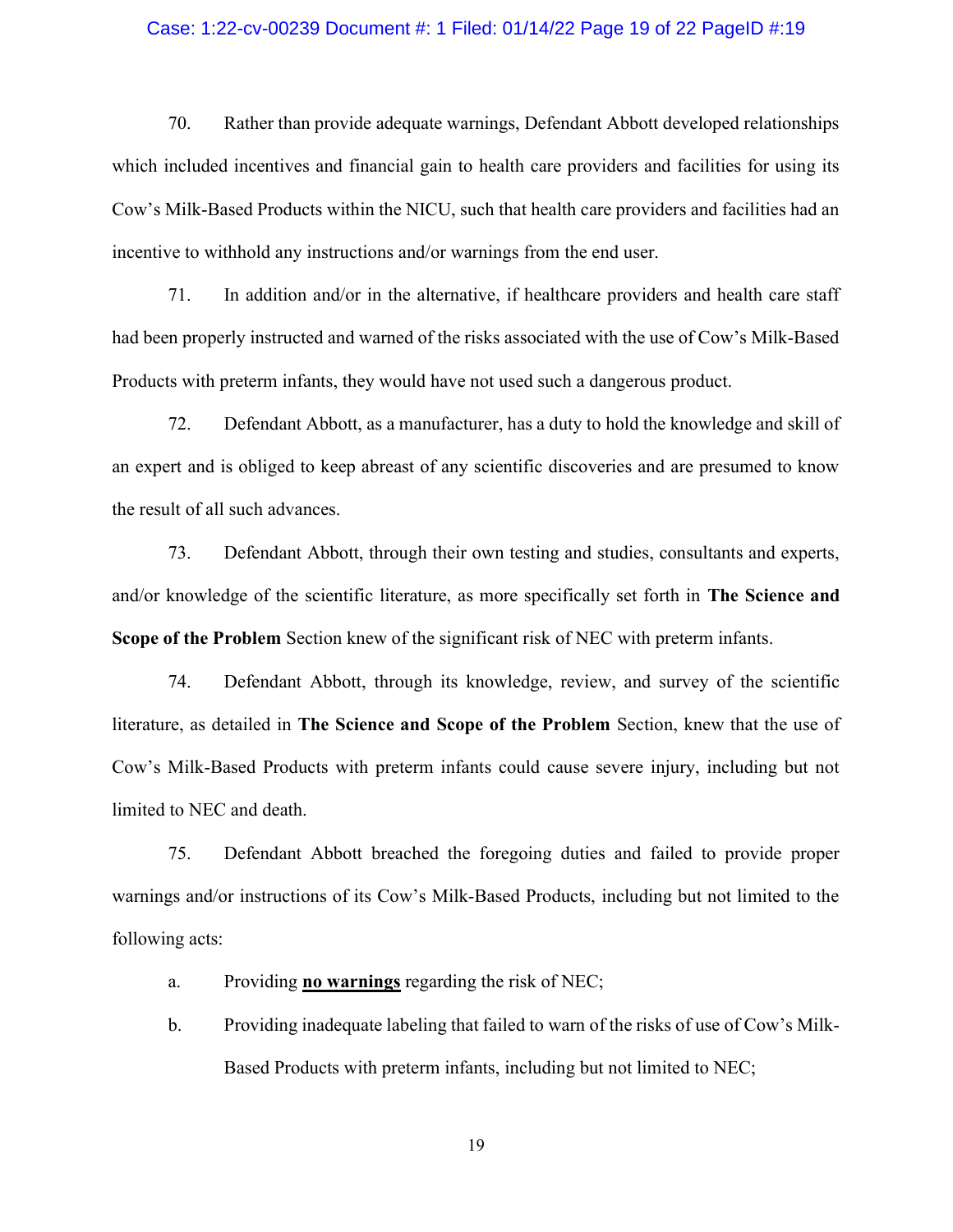- c. Failed to provide proper instructions or guidelines or studies, or data on when and how to feed its products to preterm infants in order to decrease the risk of NEC;
- d. Failed to insert a warning or instruction that parents needed to be provided an informed choice between the safety of human milk versus the dangers of the defendant's Cow's Milk Product;
- e. Failed to provide instructions to consumers and health care providers that the Defendant's products carried a significant risk that its Cow's Milk-Based Products could cause their baby to develop NEC;
- f. The warnings and instructions are severely inadequate, vague, confusing, and provide a false sense of security in that they warn and instruct on certain conditions, but do not warn on the use of Cow's Milk-Based Products significantly increasing the risk of NEC and fail to provide any details on how to avoid such harm;
- g. Failed to contain a large and prominent "black box" type warning that its Cow's Milk-Based Products are known to significantly increase the risk of NEC when compared to Human Milk in preterm infants;
- h. Failed to provide well researched and well-established studies that linked its Cow's Milk-Based Products to NEC in preterm infants;
- i. Failed to cite to or utilize current up-to-date medical data on the proper and safe use of its products;
- j. Failed to otherwise warn physicians, and healthcare providers of the extreme risks associated with feeding preterm infants Cow's Milk-Based Products;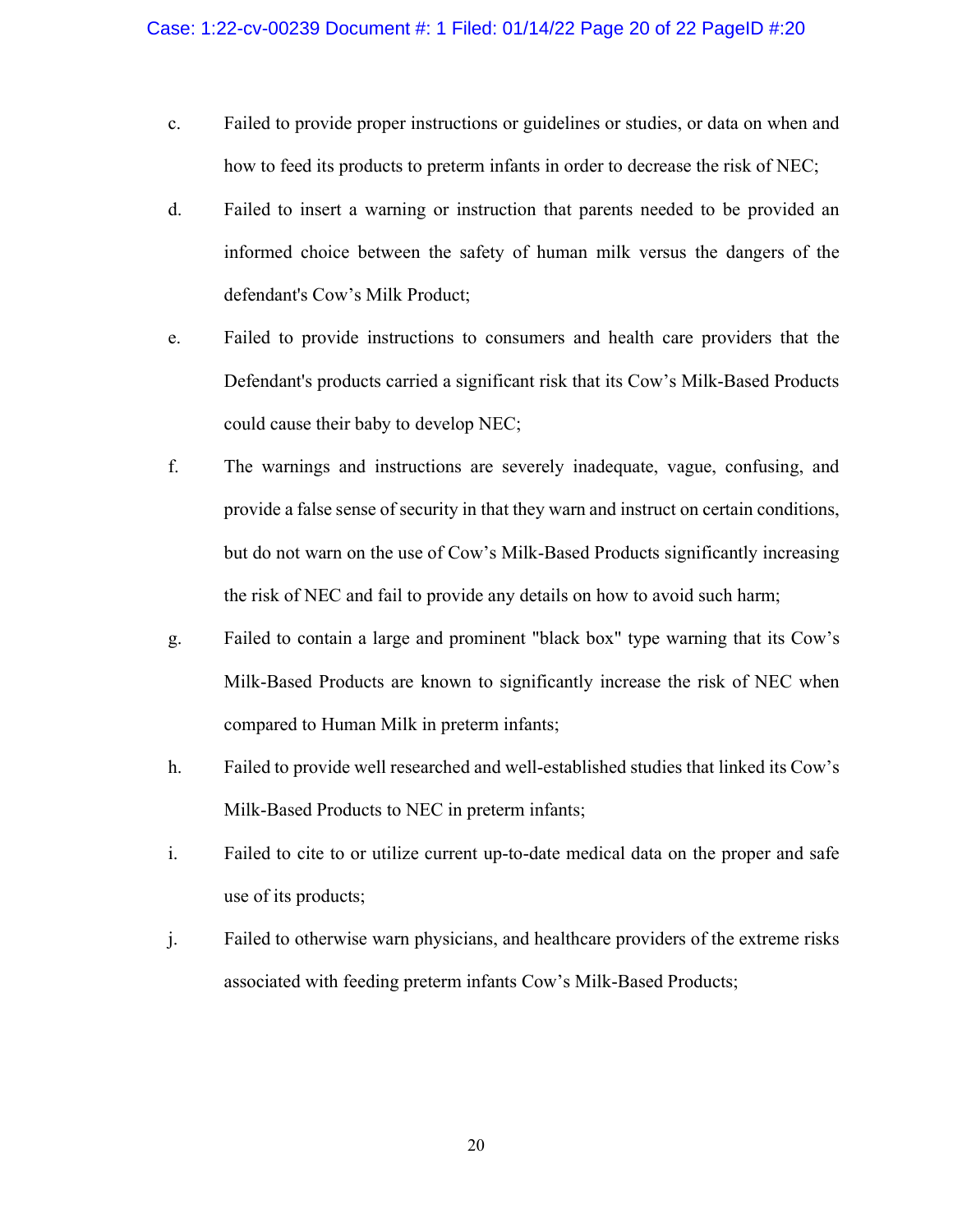- k. Failed to send out "Dear Dr." letters warning of the risks of NEC and death and the current scientific research and data to better guide the hospitals and physicians to better care for the extremely preterm infants;
- l. Failed to advise physicians and healthcare providers that Cow's Milk-Based Products are not necessary to achieve growth and nutritional targets for preterm infants; and/or
- m. Failed to contain sufficient instructions and warnings on the Cow's Milk-Based Products such that health care providers and health care staff were not properly warned of the dangers of NEC with use of Cow's Milk-Based Products and preterm infants.

76. As a direct and proximate result of Defendant Abbott's failure to warn, Baby Kingston suffered serious bodily injury.

WHEREFORE, Plaintiff, by and through undersigned counsel, demands judgment against Defendant Abbott Laboratories for all applicable damages, costs of this action, post-judgment interest, and trial by jury.

#### PRAYER FOR RELIEF

WHEREFORE, Plaintiff prays for judgment as follows:

1. For compensatory damages in an amount to be proven at trial;

2. For damages for past, present, and future emotional distress, loss of enjoyment of life, pain and suffering, mental anguish, loss of consortium, and other non-economic losses sustained as a result of Defendant's conduct;

3. For past, present, and future out-of-pocket costs, lost income and/or lost revenue, and/or lost profits, and/or lost business opportunity, lost earning capacity, and costs related to